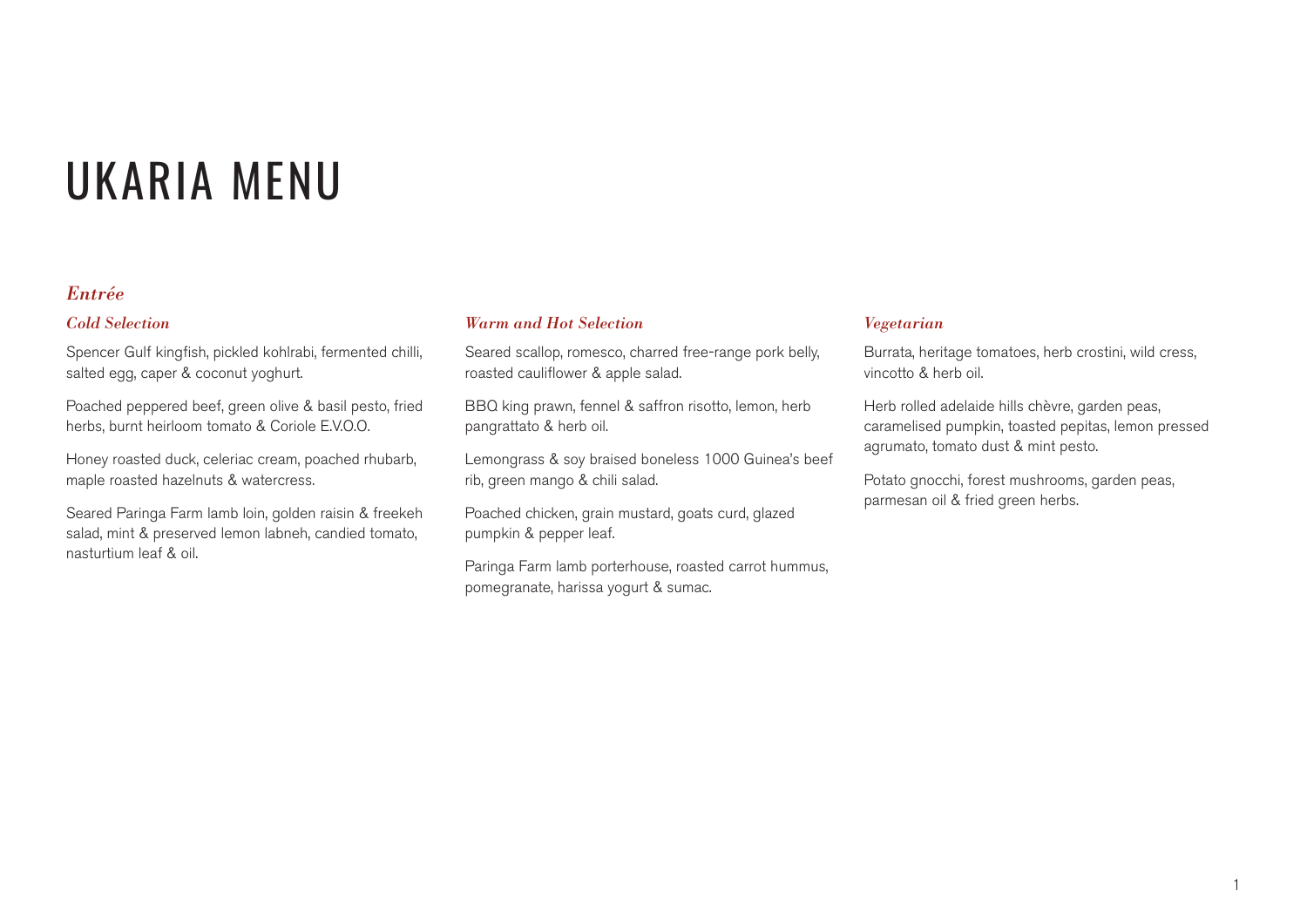### *Main Course*

### *Beef*

Beef fillet, potato & herb gratin, heritage beetroots, parsnip cream, roasted shallot & horseradish butter.

Charred beef fillet, baked parmesan gnocchi, dutch carrots, portobello ketchup & greens.

Sous vide beef striploin, balsamic mushrooms, sweet potato, grilled sprouts & chimichurri.

#### *Lamb*

Grilled lamb rack, green wheat & lemon risotto, green peas, asparagus, truffle & parsley oil.

Roasted lamb rump, pumpkin fondant, charred leek, rainbow chard & caramelised cauliflower & mint verde.

Braised lamb shoulder, pearl barley, buffalo ricotta, heirloom vegetables, pickled walnut & toasted ancient grains.

#### *Poultry*

Baked chicken breast, sage & leek rosti, spinach, wild mushrooms & fried green leek.

Lemon thyme confit chicken, cauliflower cheese, caramelised root vegetables, vine tomato & chicken jus.

Crispy duck, confit leg croquettes, beetroot, smoked almond, goats curd & kale pesto.

### *Pork*

Master stock braised pork belly, soy mushrooms, charred cabbage & nashi fruit.

#### *Seafood*

Grilled barramundi, bisque, mussel, finger-lime, charred green onion, chilli oil.

Barramundi, grilled potato, spiced lentil, savoy cabbage & red wine butter.

Grilled salmon, fried potato, niçoise vegetables, semi dried olives & salmon roe.

Atlantic salmon, white anchovy tart, fennel & lemon ratatouille, citrus sabayon.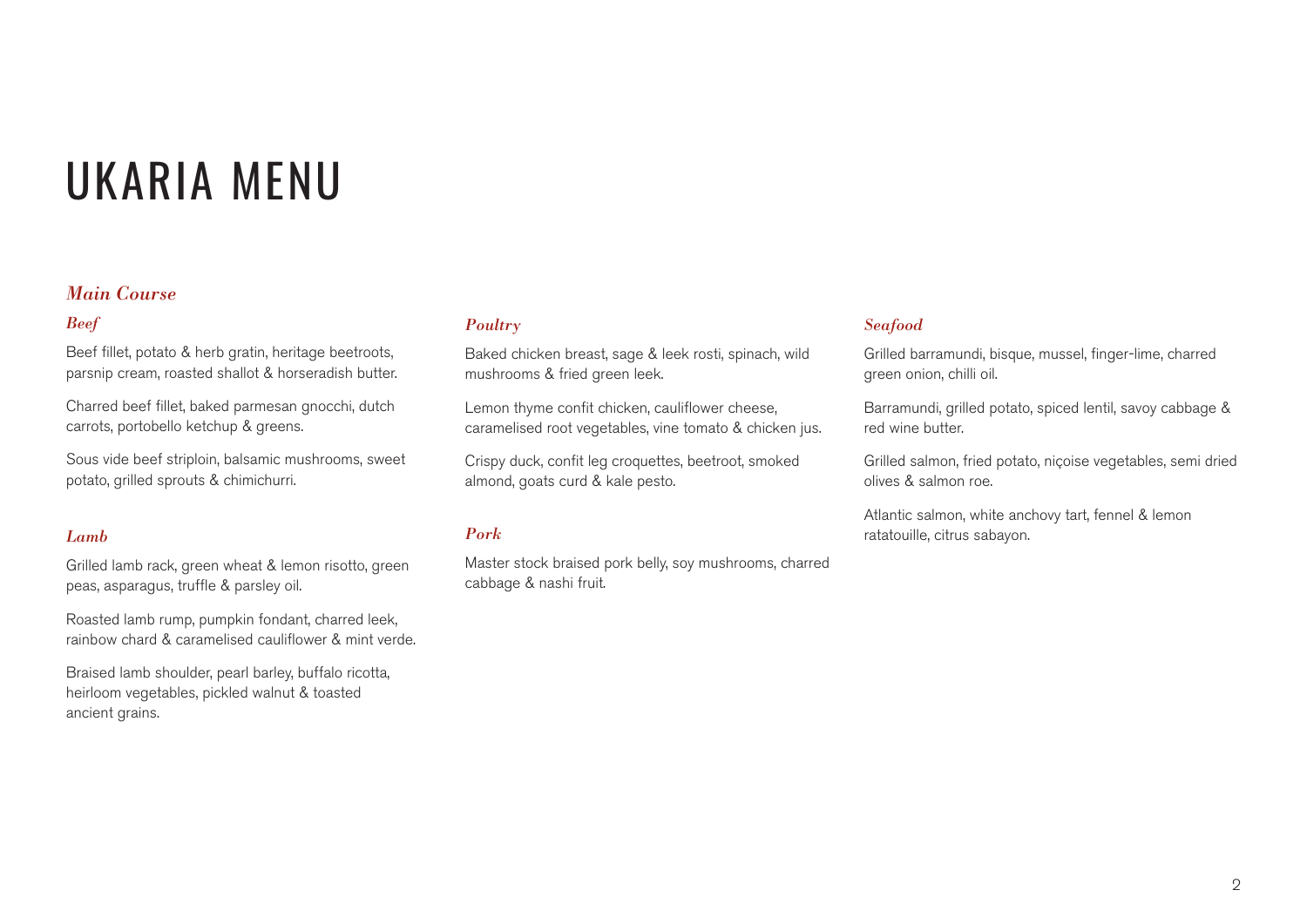## *Sides*

#### *Hot Selection*

Duck fat roasted potatoes, truffle parmesan & rosemary salt.

Chermoula baked cauliflower, lemon yoghurt & roasted almonds.

Charred broccolini, dried tomato, pine nuts & basil oil.

Roasted butternut, cranberry, goat feta & lemon thyme.

Baked heirloom vegetables, pomegranate, honey butter & herbs

Baked sweet potato, chimichurri, confit garlic aioli & herbs.

### *Cold Selection*

Heirloom tomato, fior di latte, caramelised onion, pesto & fried basil.

Wild rocket, shaved pecorino, honey baked pear, seeded mustard & red wine vinegar.

Grilled baby gem lettuce, pancetta crisps, radish & tahini dressing.

Orange, pickled fennel, breakfast radish, watercress & roasted cashews.

Garden salad, cherry tomatoes, cucumber, red onion & balsamic dressing.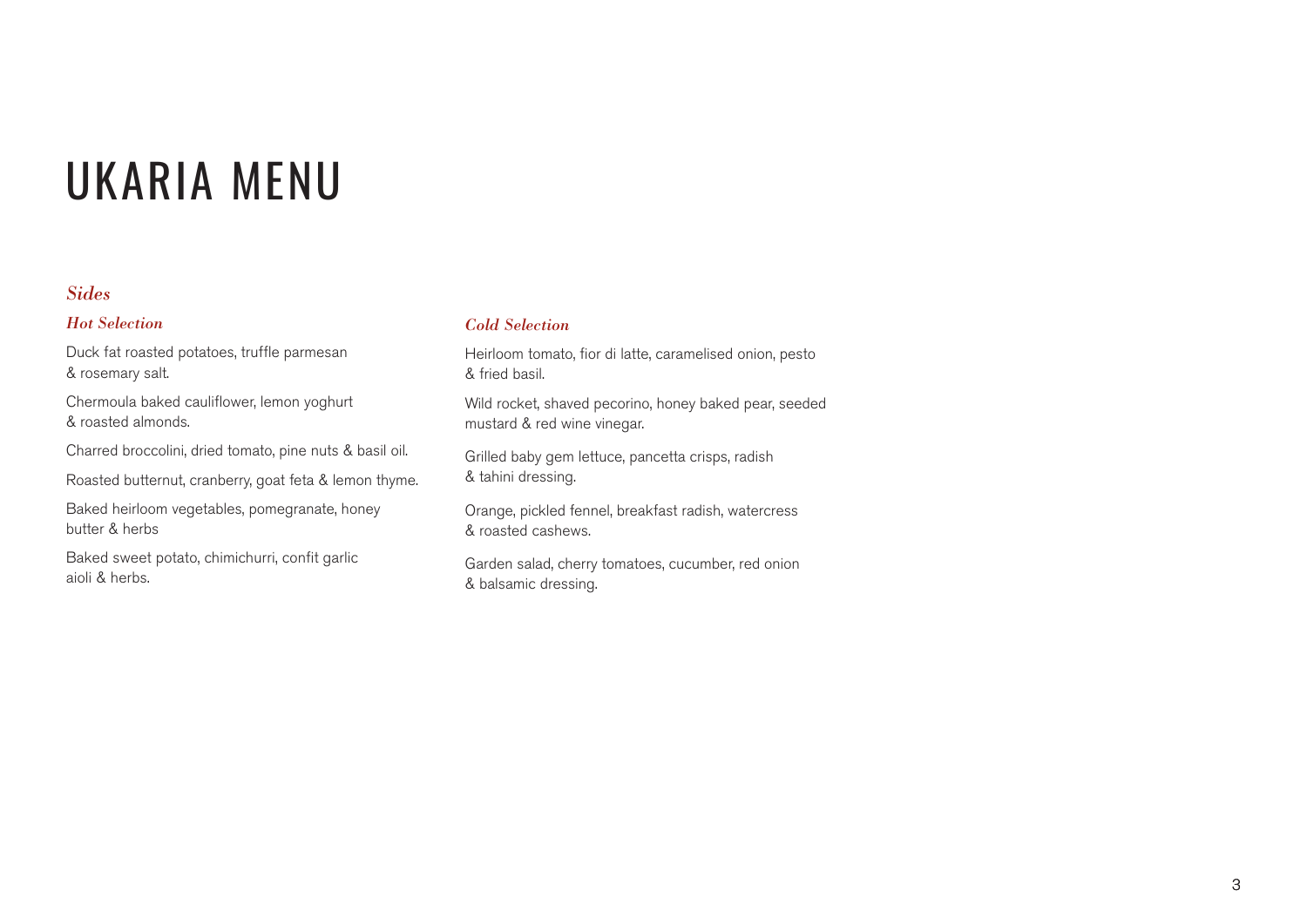## *Plated Desserts*

#### *Fresh Fruity*

Baked New York cheesecake, Pimm's strawberry compote & pistachio ice cream.

Citron tart, lime marshmallow, raspberries & crème fraiche.

### *Hot Desserts*

Chocolate whisky pudding, rich caramel sauce & roasted almond ice cream.

Spiced rhubarb, pear bakewell tart, vanilla anglaise & double cream.

Flourless orange & almond pudding, cointreau ice cream & citrus salad.

#### *Rich and Indulgent*

Russian honey & walnut cake, double cream & fresh berries.

Peanut butter & caramel mousse gateaux, layers of chocolate chiffon sponge & banana ice cream.

#### *Classic*

Vanilla crème caramel, ginger poached apple & chocolate dipped biscotti.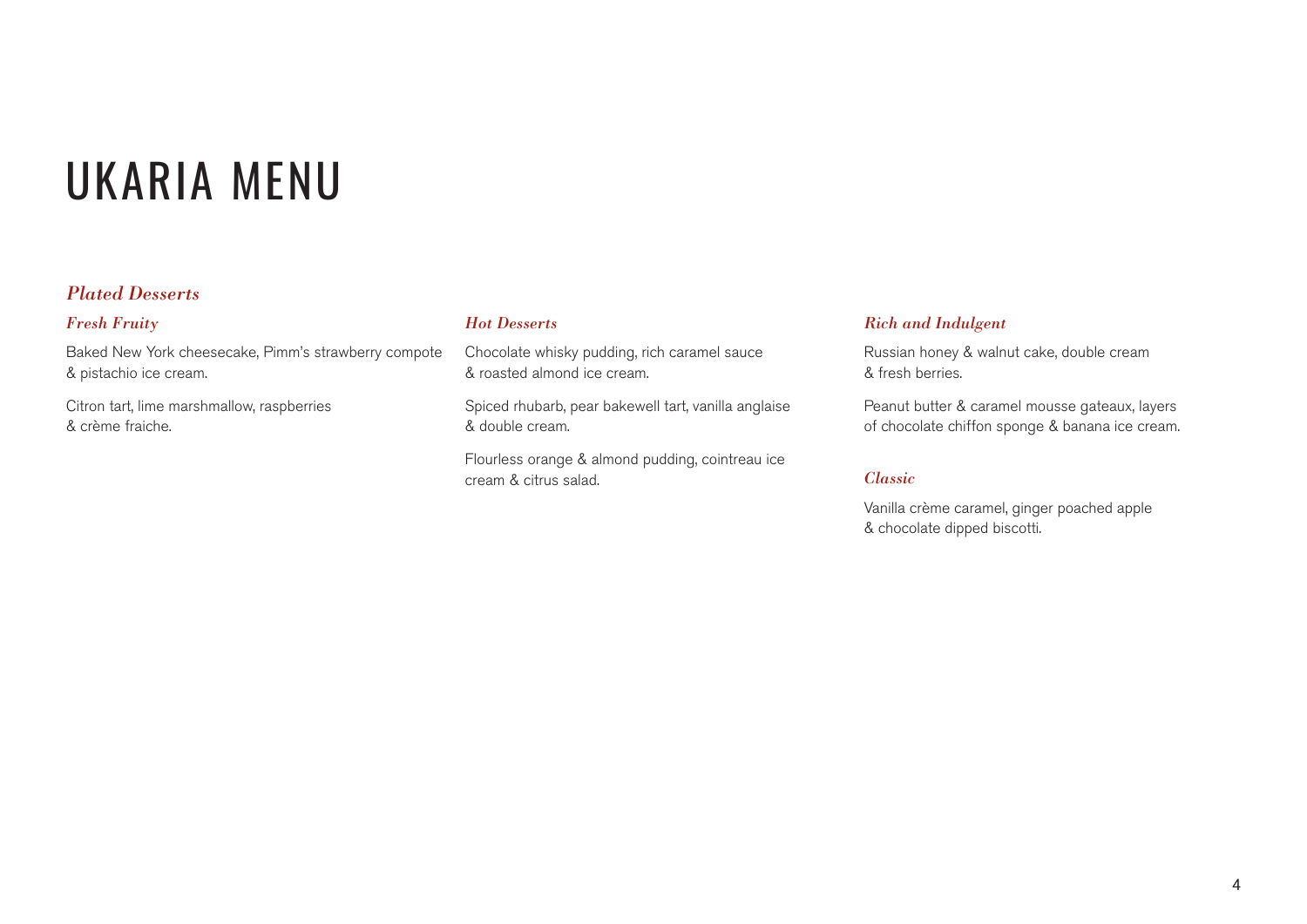## *Wood Fired Pizzas*

#### *Savoury*

King prawn, caramelised fennel, lemon oil & rocket.

Prosciutto, Barossa chorizo, heirloom tomato & fior de latte.

Char grilled chicken, smokey BBQ onions, smoked mozzarella & olives.

Sumac lamb shoulder, pickled cucumber, yoghurt & mint pesto.

#### *Vegetarian*

Heirloom tomato, fresh basil & fior di latte.

Grilled artichoke, sweet potato, lemon thyme & smoked mozzarella.

#### *Dessert*

Caramelised banana, roasted hazelnuts, dark chocolate.

Cinnamon poached hills apple & pear, vanilla bean anglaise & almond crumble.

Raspberry & white chocolate, cream cheese & freeze-dried raspberries.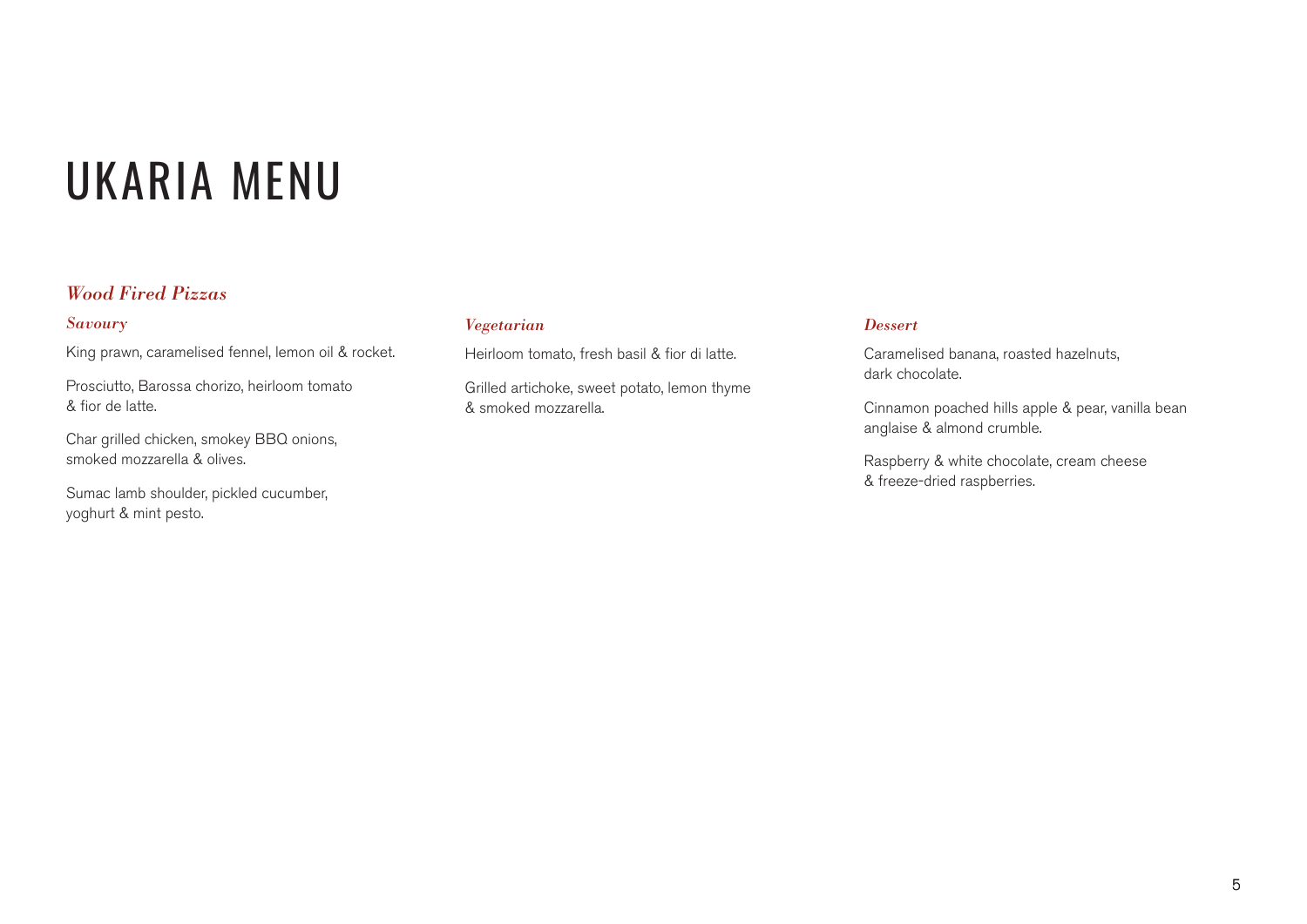## *Canapés*

#### *Cold Selection*

Seared scallop, pickled celery, spiced tomato & avocado. Kingfish crudo, squid ink cracker, citrus cream. Salmon tartare, pickled kohlrabi, smoked roe. Charred octopus, parsnip & pickled fennel. Lamb, chickpea hummus, pomegranate & pine nut.

#### *Hot Selection*

Chorizo, zucchini & herb fritters, smoked paprika & lemon aioli.

Beef wellington, tomato chutney.

Beef chipotle skewer, lime & red pepper salsa.

Chicken satay, peanut & coconut dressing.

Chicken & lemongrass kofta, lime aioli & crispy shallots.

Honey sriracha grilled chicken skewer, sesame & green onion glaze.

Peking duck bao, fermented cabbage, Hoi Sin plum & radish.

Middle eastern lamb sausage roll, harissa & preserved lemon yoghurt.

Moroccan lamb kofta, lemon oregano tzatziki.

Szechwan & dried lime salted squid, sweet chilli & soy syrup.

Thai prawn cakes, peanut chilli caramel, coriander & mint.

Tempura prawn, fried chilli, green onion & black sesame mayonnaise.

#### *Vegetarian*

Mini pizzette, sundried tomato pesto, torn basil & fore de latte.

Roasted pumpkin, caramelised leek & feta arancini, roasted tomato aioli.

Grilled halloumi skewers, harissa salsa, green olive, preserved lemon & rocket.